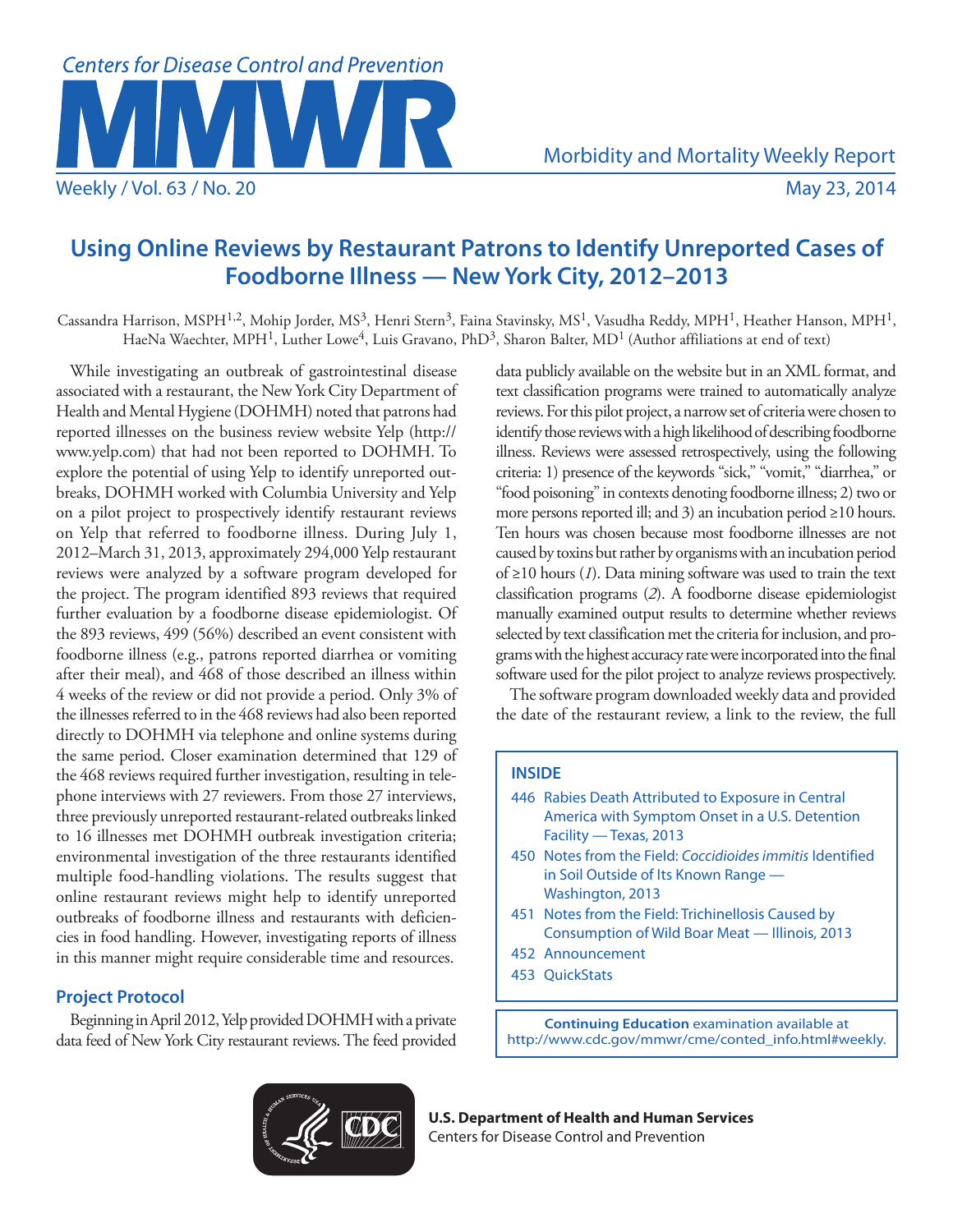review text, establishment name, establishment address, and scores for each of three outbreak criteria (i.e., keywords, number of persons ill, and incubation period), plus an average of the three criteria. Scores for individual criteria ranged from 0 to 1, with a score closer to 1 indicating the review likely met the score criteria.

Reviews submitted to Yelp during July 1, 2012–March 31, 2013 were analyzed. All reviews with an average review score of ≥0.5 were evaluated by a foodborne disease epidemiologist (Figure). Because the average review score was calculated by averaging the individual criteria scores, reviews could receive an average score of ≥0.5 without meeting all individual criteria. Reviews with an average review score of ≥0.5 were evaluated for the following three criteria: 1) consistent with foodborne illness occurring after a meal, rather than an alternative explanation for the illness keyword; 2) meal date within 4 weeks of review (or no meal date provided); 3) two or more persons ill or a single person with symptoms of scombroid poisoning or severe neurologic illness. Reviews that met all three of these criteria were then investigated further by DOHMH. In addition, reviews were investigated further if manual checking identified multiple reviews within 1 week that described recent foodborne illness at the same restaurant.

To identify previously reported complaints of foodborne illness, reviews were compared with complaints reported to DOHMH by telephone or online at 311, New York City's nonemergency information service that can be used by the public to report suspected foodborne illness (*3*). Yelp reviews categorized as indicating recent or potentially recent illness were compared with complaints from the previous 4 weeks in the 311 database. To follow up with reviewers, DOHMH created a Yelp account to send private messages to reviewers' Yelp accounts. Reviewers needed to log in at Yelp to view their messages.

For reviews not requiring further investigation and not found in the 311 database, DOHMH sent messages advising reviewers of the availability of 311 reporting. For reviews requiring further investigation, DOHMH sent messages requesting telephone interviews. Reviewers consenting to interviews were asked to provide details about the restaurant visit, meal date, foods consumed during the meal, party size, illness symptoms, and a history of foods consumed in the 3 days before symptom onset.

## **Review-Based Findings**

During July 1, 2012–March 31, 2013, the software system screened approximately 294,000 reviews and identified 893 with an average score of  $\geq 0.5$ , indicating possible foodborne illness (Figure). Of these reviews, 499 (56%) described an event consistent with foodborne illness, as determined by the manual checking of a foodborne epidemiologist. This equated to an average of 23 reviews evaluated by a foodborne epidemiologist each week, with an average of 13 reviews categorized as consistent with foodborne illness. The remaining 394 (44%) reviews contained keywords but did not suggest foodborne illness (e.g., "I didn't get sick at all after my meal").

The *MMWR* series of publications is published by the Center for Surveillance, Epidemiology, and Laboratory Services, Centers for Disease Control and Prevention (CDC), U.S. Department of Health and Human Services, Atlanta, GA 30329-4027.

**Suggested citation:** [Author names; first three, then et al., if more than six.] [Report title]. MMWR 2014;63:[inclusive page numbers].

**Centers for Disease Control and Prevention**

Thomas R. Frieden, MD, MPH, *Director*

Harold W. Jaffe, MD, MA, *Associate Director for Science*

Joanne Cono, MD, ScM, *Director, Office of Science Quality*  Chesley L. Richards, MD, MPH, *Deputy Director for Public Health Scientific Services*

Michael F. Iademarco, MD, MPH, *Director, Center for Surveillance, Epidemiology, and Laboratory Services*

#### **MMWR Editorial and Production Staff (Weekly)**

Charlotte K. Kent, PhD, MPH, *Acting Editor-in-Chief* John S. Moran, MD, MPH, *Editor* Teresa F. Rutledge, *Managing Editor* Douglas W. Weatherwax, *Lead Technical Writer-Editor* Donald G. Meadows, MA, Jude C. Rutledge, *Writer-Editors* Martha F. Boyd, *Lead Visual Information Specialist* Maureen A. Leahy, Julia C. Martinroe, Stephen R. Spriggs, Terraye M. Starr *Visual Information Specialists* Quang M. Doan, MBA, Phyllis H. King *Information Technology Specialists*

## **MMWR Editorial Board**

William L. Roper, MD, MPH, Chapel Hill, NC, Chairman

Matthew L. Boulton, MD, MPH, Ann Arbor, MI Virginia A. Caine, MD, Indianapolis, IN Barbara A. Ellis, PhD, MS, Atlanta, GA Jonathan E. Fielding, MD, MPH, MBA, Los Angeles, CA David W. Fleming, MD, Seattle, WA William E. Halperin, MD, DrPH, MPH, Newark, NJ King K. Holmes, MD, PhD, Seattle, WA

Timothy F. Jones, MD, Nashville, TN Rima F. Khabbaz, MD, Atlanta, GA Dennis G. Maki, MD, Madison, WI Patricia Quinlisk, MD, MPH, Des Moines, IA Patrick L. Remington, MD, MPH, Madison, WI William Schaffner, MD, Nashville, TN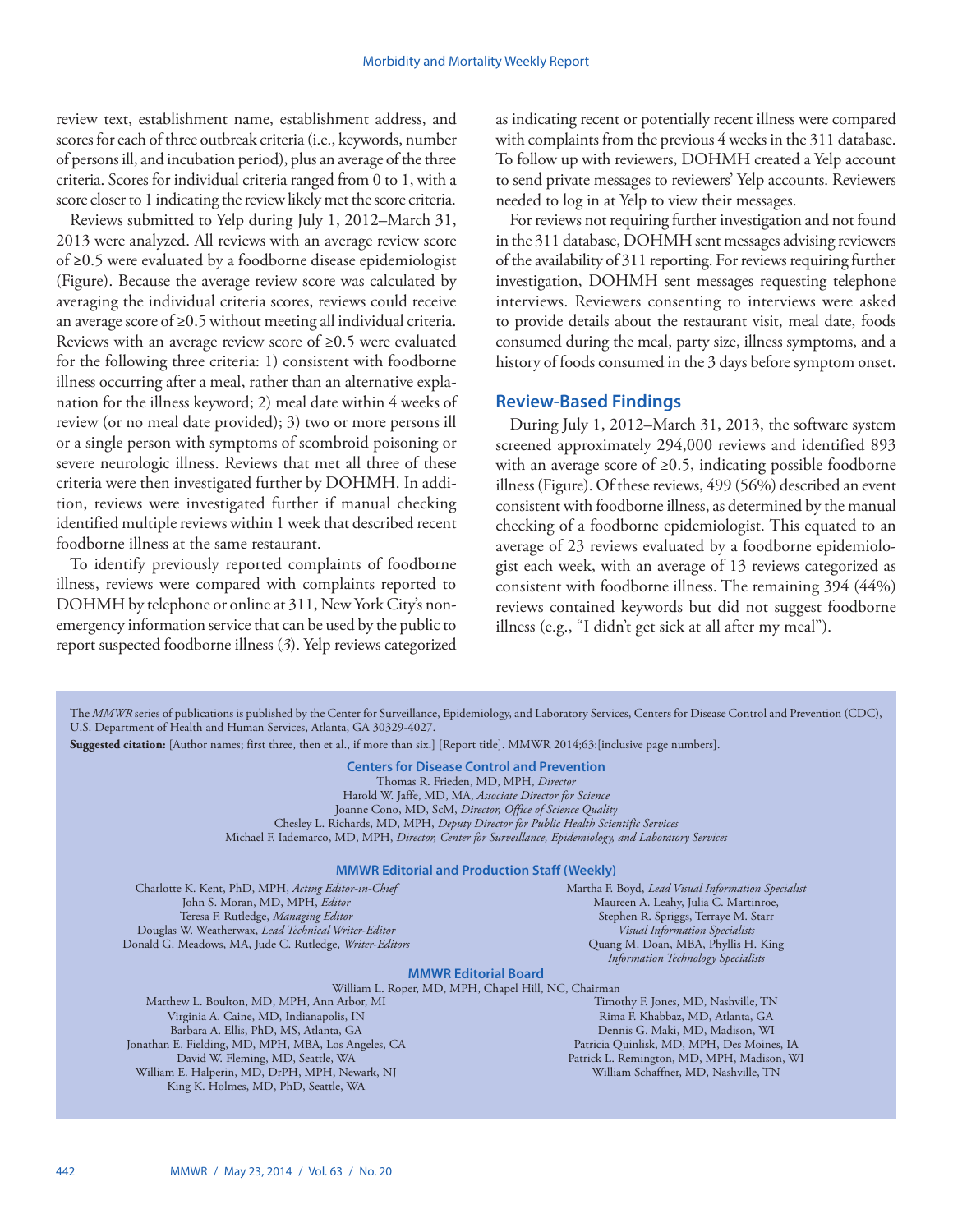

**FIGURE. Results of investigation of online reviews by restaurant patrons that referred to possible foodborne illness — pilot project, New York City, July 1, 2012–March 31, 2013**

**Abbreviation:** DOHMH = Department of Health and Mental Hygiene.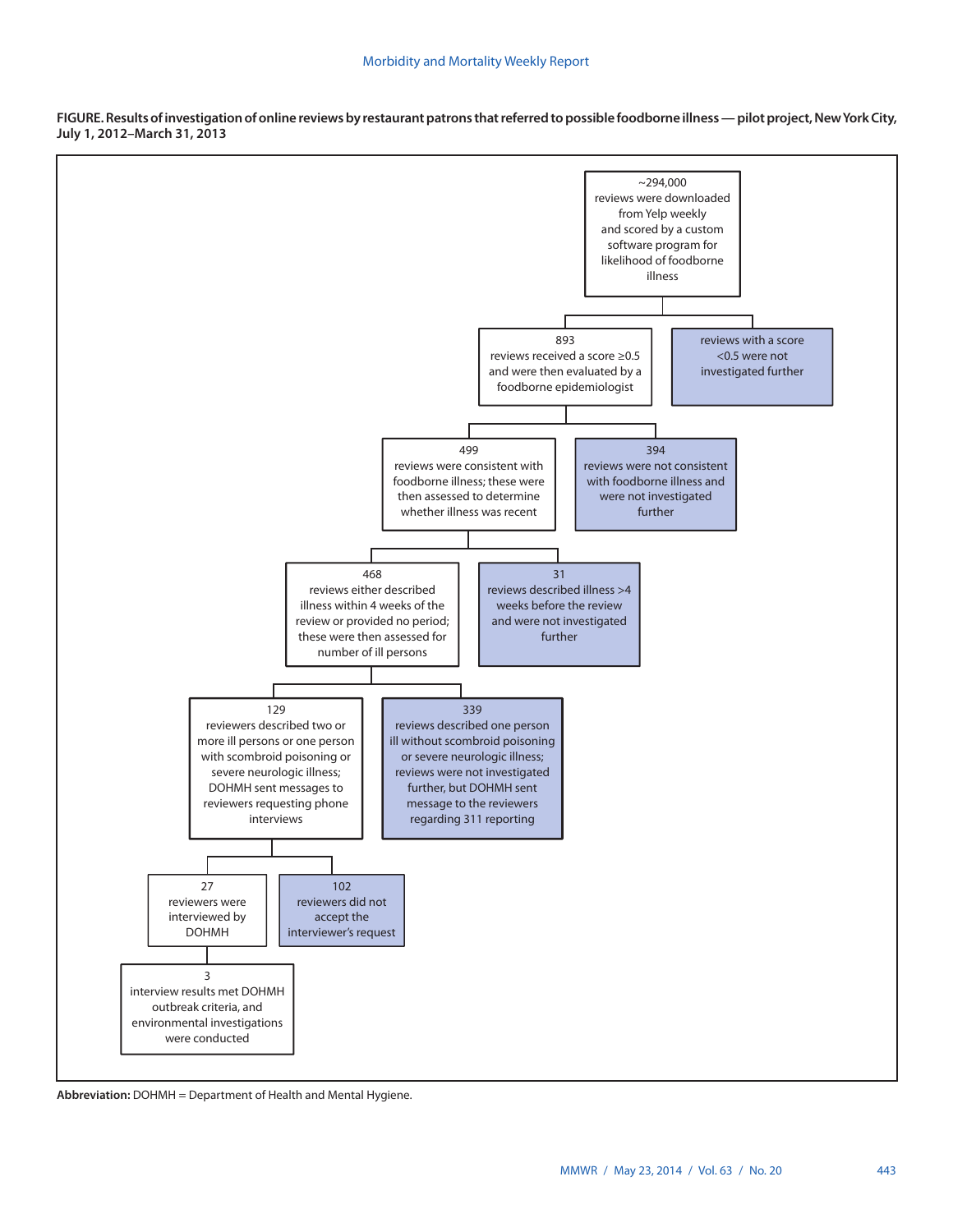Of the 499 reviews describing an event consistent with foodborne illness, 468 (94%) indicated recent or potentially recent illness. Of these 468 reviews, only 15 (3%) were also reported to 311 during the same period. A total of 339 reviews that indicated only one person became ill and had no scombroid poisoning or severe neurologic symptoms were excluded, leaving 129 reviews that required further investigation (Figure). Of the 129, a total of 27 (21%) reviewers completed a telephone interview inquiring about meals and illnesses. The median time from review date to DOHMH contact to schedule a telephone interview was 8 days. The interviews provided information on 27 restaurants, and 24 restaurants were identified as potential locations of recent exposure because the meal dates were within 4 weeks of the interview.

From the 27 interviews, DOHMH determined whether the complaints warranted an outbreak investigation by considering the following criteria: 1) more than one person became ill, 2) no other common meals were suspected, 3) ill persons lived in different households, and 4) the cases had similar onset periods (indicating a likely foodborne cause rather than person-to-person transmission). For scombroid poisoning or neurologic symptoms, DOHMH considered whether symptoms and onset were consistent with scombrotoxin, ciguatera toxin, or botulism poisoning.

Three outbreaks meeting DOHMH outbreak investigation criteria were identified, accounting for 16 illnesses not previously reported to DOHMH. Interviews with reviewers identified likely food items associated with illness at each of the three restaurants: house salad, shrimp and lobster cannelloni, and macaroni and cheese spring rolls (Table). The reviews of the three restaurants had been posted on Yelp 2–5 days after the meals. Environmental investigations were conducted at two of the three restaurants during the week after the interviews; a

routine DOHMH inspection had already been conducted at the other restaurant 2 days after the meal. The two investigations and the routine inspection identified multiple violations at each of the outbreak restaurants (Table). Investigators were unable to obtain laboratory data that might have identified the infectious agents.

### **Discussion**

In a New York City DOHMH pilot project, of 468 recent or potentially recent online foodborne illness complaints posted on Yelp and reviewed by foodborne epidemiologists, three previously unreported restaurant outbreaks were identified. Because foodborne cases have a common exposure, a restaurant patron review-based system can identify small, point-source outbreaks that are not easily found by systems reviewing large sources of data, such as syndromic surveillance of emergency department visits (*4*), Google Flu Trends (*5*), and analysis of Twitter data for influenza and other public health trends (6*–8*). Most importantly, foodborne epidemiologists can confirm reports because Yelp offers a way to follow-up with reviewers for interview.

In this project, only 15 (3%) of the 468 recent or potentially recent illnesses identified on Yelp were also reported directly to New York City's nonemergency 311 service, suggesting that knowledge about 311 reporting is limited. Of further note, after messages regarding the availability of 311 were sent to 290 reviewers who did not meet the project criteria, 32 responded, of whom 25 (78%) said they were unaware of the 311 system or would keep 311 in mind for the future. The 311 service receives approximately 3,000 food poisoning complaints each year, and from that number, about 1% are identified as outbreak-related (DOHMH, unpublished data, 2014).

As social media usage continues to grow among U.S. adults (*9*), health departments might consider additional surveillance

| Outbreak   | <b>Month of meal</b><br>December 2012 | Likely food<br>vehicle<br>House salad  | No. of persons ill/<br>No. in reviewer's party<br>7/9 | <b>Public health action</b>                                                                                       | <b>Environmental findings</b>                                                                                                                                                                             |  |  |
|------------|---------------------------------------|----------------------------------------|-------------------------------------------------------|-------------------------------------------------------------------------------------------------------------------|-----------------------------------------------------------------------------------------------------------------------------------------------------------------------------------------------------------|--|--|
| Outbreak A |                                       |                                        |                                                       | Environmental investigation<br>and food preparation review<br>conducted in response to<br>interview with reviewer | Cross-contamination in refrigerator<br>Bare-hand contact with ready-to-eat food<br>Improperly sanitized work surfaces<br>No washing of ready-to-eat vegetables                                            |  |  |
| Outbreak B | January 2013                          | Shrimp and<br>lobster<br>cannelloni    | 3/5                                                   | Routine inspection<br>conducted 2 days after<br>meal                                                              | Improper cold food storage<br>Improper thawing procedures<br>Food contact surface not maintained properly<br>Food dispensing utensils stored improperly<br>Mouse activity present<br>Live roaches present |  |  |
| Outbreak C | <b>March 2013</b>                     | Macaroni and<br>cheese spring<br>rolls | 6/6                                                   | Environmental investigation<br>and food preparation review<br>conducted in response to<br>interview with reviewer | Bare-hand contact with ready-to-eat food<br>Cold storage temperatures not taken during<br>cold holding of pre-prepared food                                                                               |  |  |

**TABLE. Unreported outbreaks of foodborne illness identified by investigation of online restaurant patron reviews — pilot project, New York City, July 1, 2012–March 31, 2013**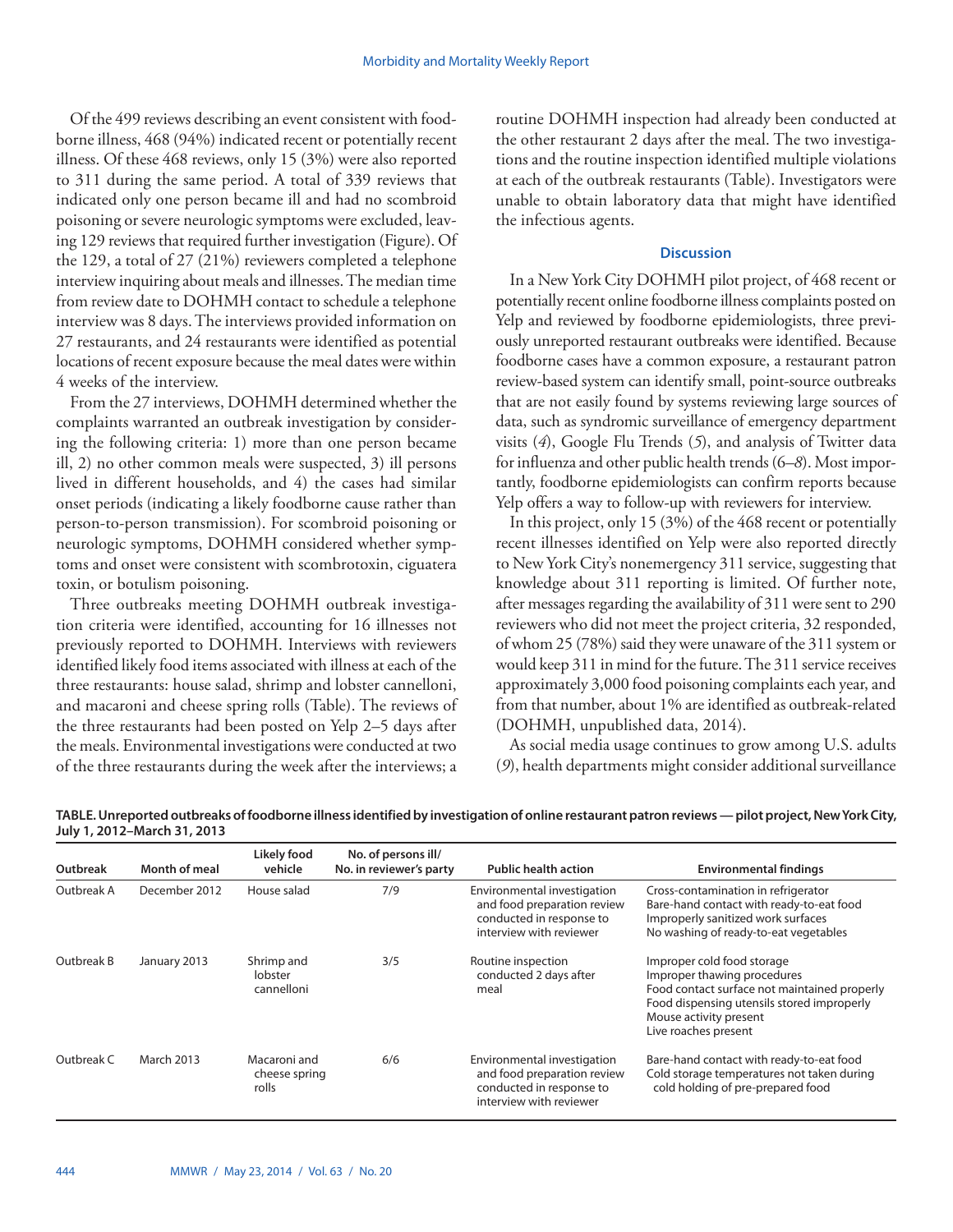#### What is already known on this topic?

Health departments rely on the public to report restaurant-related foodborne illness directly to them, yet many outbreaks go unreported. A large amount of publicly reported information about foodborne illness is available on restaurant review websites.

### What is added by this report?

During a 9-month period, approximately 294,000 reviews of New York City restaurants posted on Yelp.com were screened by software programs for possible cases of foodborne illness. The software flagged 893 reviews for evaluation by an epidemiologist, resulting in the identification of 468 reviews that were consistent with recent or potentially recent foodborne illness. Only 15 (3%) of these reviews described events that had been reported to the health department. After further evaluation of reviews and interviews with 27 reviewers, three previously unreported restaurant-related outbreaks were identified.

#### What are the implications for public health practice?

Review websites might be a valuable source of data in the public health setting. Restaurant patron reviews can help identify small, point-source outbreaks of foodborne illness because cases have a known common exposure. Such reviews might be particularly useful if the website offers a way to reach reviewers for follow-up interviews.

methods to capture illness reports from those more likely to post a restaurant review online than to contact a health department. By incorporating website review data into public health surveillance programs, health departments might find additional illnesses and improve detection of foodborne disease outbreaks in the community. Similar programs could be developed to identify other public health hazards that reviewers might describe, such as vermin in food establishments.

The findings in this report are subject to at least four limitations. First, to increase the likelihood of identifying true foodborne illness, a narrow focus was chosen for the individual criteria used to score reviews. Therefore, it is possible that some foodborne illnesses were not picked up by the screening software because of low average review scores (e.g., because of illnesses resulting from toxins with short incubation periods). Second, personal contact information for reviewers was unavailable, requiring reviewers to check their Yelp accounts and provide a telephone number to participate, which extended the time from review to interview and might have affected the response rate. Third, investigators were not able to identify any of the infectious agents in the outbreaks. Finally, the system required substantial resources; in addition to programming expertise, staff members were needed to read reviews, send e-mails, interview reviewers, and perform follow-up inspections.

Additional work using social media might improve health department abilities to use the Internet for disease detection. Working with the Chicago Department of Public Health, the

Smart Chicago Collaborative recently developed a system to contact those who post foodborne illness complaints either on its website or on Twitter.\* For health departments looking for an alternative to analyzing review data weekly, creating an illnessreporting vehicle such as the Utah Department of Health's "I Got Sick" website (*10*) could be a more practical solution, although it might be less widely used than a review website such as Yelp. Review websites could assist by offering a link to the reviewer's local health department's reporting system at the time of review posting.

DOHMH plans to continue to refine this project. To shorten the time from review to investigation, Yelp will provide daily instead of weekly review feeds, and, to increase sensitivity, the project will be expanded to include additional review websites. To improve response rates, DOHMH will offer a link to an electronic survey. Finally, DOHMH is exploring the possibility of linking multiple complaints pertaining to the same restaurant, using data from different review websites and DOHMH databases.

\*Available at <https://foodborne.smartchicagoapps.org>.

#### **References**

- 1. Scallan E, Hoekstra RM, Angulo FJ, et al. Foodborne illness acquired in the United States—major pathogens. Emerg Infect Dis 2011;17:7–15.
- 2. Hall M, Frank E, Holmes G, Pfahringer B, Reutemann P, Witten IH. The WEKA data mining software: an update. ACM SIGKDD Explorations 2009;11:10–8.
- 3. The City of New York. NYC 311. New York, NY: The City of New York; 2014. Available at<http://www.nyc.gov/311>.
- 4. CDC. Three years of emergency department gastrointestinal syndromic surveillance in New York City: what have we found? In: Syndromic surveillance: reports from a national conference, 2004. MMWR 2005;54(Suppl):175–80.
- 5. Carneiro H, Mylonakis E. Google Trends: a web-based tool for real-time surveillance of disease outbreaks. Clin Infect Dis 2009;49:1557–64.
- 6. Culotta A. Towards detecting influenza epidemics by analyzing Twitter messages. In: Proceedings of the First Workshop on Social Media Analytics, July 25, 2010; Washington, DC. New York, NY: Association for Computing Machinery; 2010. Available at [http://snap.stanford.edu/soma2010/papers/soma2010\\_16.pdf.](http://snap.stanford.edu/soma2010/papers/soma2010_16.pdf)
- 7. Paul M, Dredze M. You are what you tweet: analyzing Twitter for public health. In: Proceedings of the Fifth International AAAI Conference on Weblogs and Social Media, July 17–21, 2011; Barcelona, Spain. Palo Alto, CA: AAAI Press; 2011:265–72.
- 8. Sadilek A, Brennan S, Kautz H, Silenzio V. nEmesis: which restaurants should you avoid today? In: Proceedings of the First AAAI Conference on Human Computation and Crowdsourcing, November 6–9, 2013; Palm Springs, California. Available at [http://www.aaai.org/ocs/index.php/](http://www.aaai.org/ocs/index.php/HCOMP/HCOMP13/paper/viewFile/7475/7413) [HCOMP/HCOMP13/paper/viewFile/7475/7413](http://www.aaai.org/ocs/index.php/HCOMP/HCOMP13/paper/viewFile/7475/7413).
- 9. Fox S, Rainie L, Pew Research Center. Pew Internet research project: the Web at 25 in the U.S.; 2014. Available at [http://www.pewinternet.org/2014/02/27/](http://www.pewinternet.org/2014/02/27/the-web-at-25-in-the-u-s) [the-web-at-25-in-the-u-s.](http://www.pewinternet.org/2014/02/27/the-web-at-25-in-the-u-s)
- 10. Utah Department of Health. Report a foodborne illness. Salt Lake City, UT: State of Utah, Utah Department of Health; 2012. Available at [http://](http://igotsick.health.utah.gov) [igotsick.health.utah.gov.](http://igotsick.health.utah.gov)

<sup>&</sup>lt;sup>1</sup>New York City Department of Health and Mental Hygiene; <sup>2</sup>CDC/CSTE Applied Epidemiology Fellow; <sup>3</sup>Columbia University; <sup>4</sup>Yelp (Corresponding author: Vasudha Reddy, [vreddy@health.nyc.gov,](mailto:vreddy@health.nyc.gov) 347-396-2676)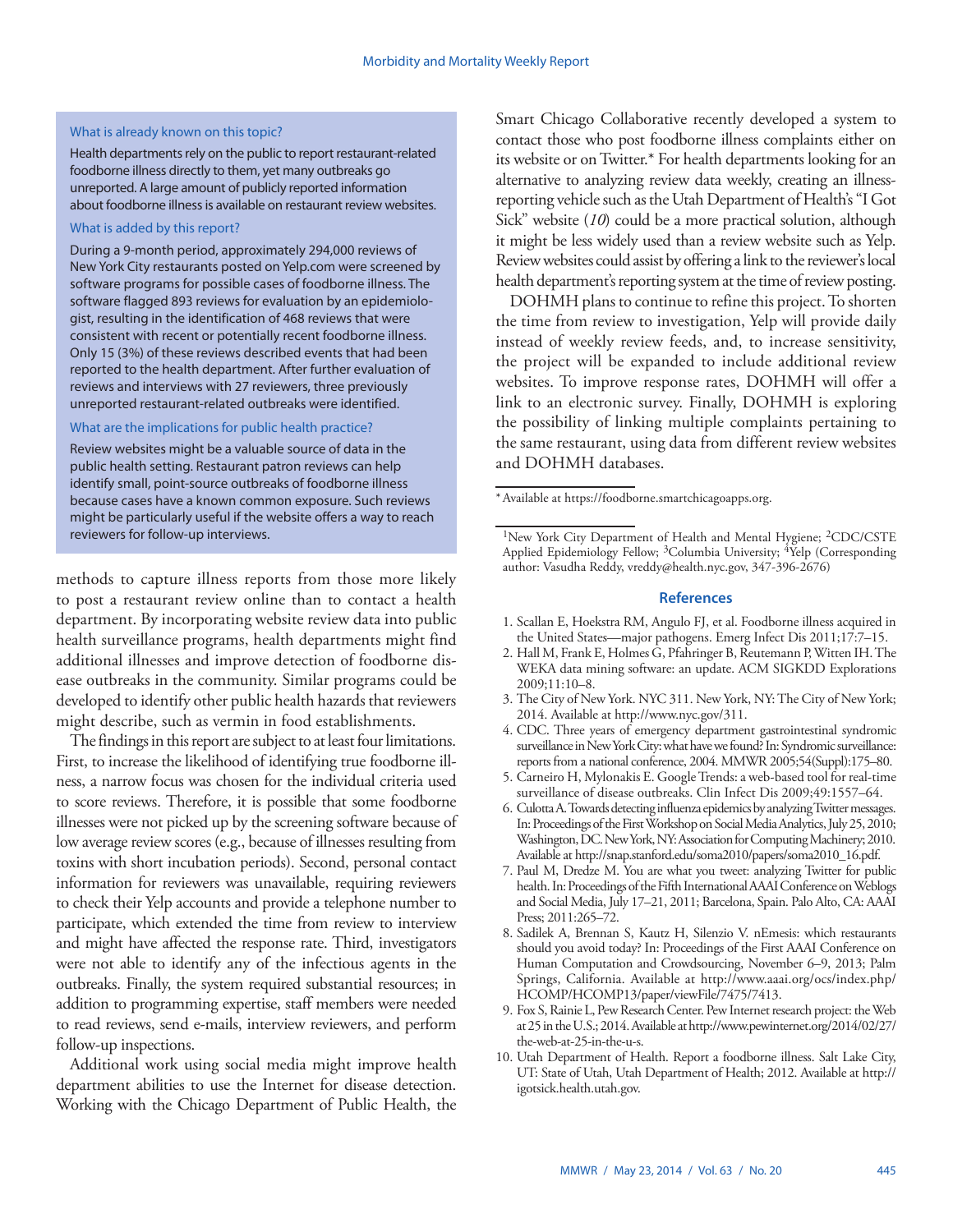# <span id="page-5-0"></span>**Rabies Death Attributed to Exposure in Central America with Symptom Onset in a U.S. Detention Facility — Texas, 2013**

Ryan M. Wallace, DVM<sup>1</sup>, Darlene Bhavnani, PhD<sup>2</sup>, John Russell, DO<sup>3</sup>, Sherif Zaki, MD<sup>4</sup>, Atis Muehlenbachs, MD<sup>4</sup>,

Kathryn Hayden-Pinneri, MD<sup>5</sup>, Ricardo Mena Aplícano, MD<sup>6</sup>, Leonard Peruski, PhD<sup>7</sup>, Neil M. Vora, MD<sup>1</sup>, Diana Elson, DrPH<sup>8</sup>, Edith

Lederman, MD<sup>8</sup>, Ben Leeson, MD<sup>3</sup>, Thomas McLaughlin, DO<sup>3</sup>, Steve Waterman, MD<sup>4</sup>, Maureen Fonseca-Ford, MPH<sup>2</sup>,

Jesse Blanton, MPH<sup>2</sup>, Richard Franka, DVM<sup>4</sup>, Andres Velasco-Villa, PhD<sup>4</sup>, Michael Niezgoda<sup>4</sup>, Lillian Orciari, MS<sup>4</sup>,

Sergio Recuenco, MD<sup>4</sup>, Inger Damon, MD<sup>4</sup>, Cathleen Hanlon, VMD<sup>4</sup>, Felix Jackson<sup>4</sup>, Jessie Dyer, MPH<sup>4</sup>, Ashutosh Wadhwa, PhD<sup>4</sup>, Laura Robinson, DVM9 (Author affiliations at end of text)

On June 7, 2013, a man was diagnosed in a Texas hospital with rabies. He had been detained in a U.S. detention facility during his infectious period. To identify persons exposed to rabies who might require rabies postexposure prophylaxis (PEP), CDC and the Texas Department of State Health Services (DSHS) conducted investigations at four detention facilities, one medical clinic, and two hospitals. In all, 25 of 742 persons assessed for rabies exposure were advised to receive PEP. Early diagnosis of rabies is essential for implementation of appropriate hospital infection control measures and for rapid assessment of potential contacts for PEP recommendations.

## **Case Report**

On May 9, 2013, a Guatemalan national aged 28 years, was apprehended by the U.S. Border Patrol. Seven days later, while in a U.S. Immigration and Customs Enforcement (ICE) detention facility, he experienced insomnia, anxiety, nausea, dysphagia, and multiple reported instances of hypersalivation and expectoration. He became increasingly agitated, developed tachycardia, and on May 18 was transported to a hospital emergency department where a computed tomography scan of the chest revealed pneumomediastinum. Shortly after assessment, he was transferred to a second hospital for surgery. Although the pneumomediastinum resolved without surgical intervention, his mental and respiratory status deteriorated. Initial laboratory analysis was notable for a peripheral leukocytosis of  $27,700$  cells/ $\mu$ L (82% neutrophils) (normal cell count = 4,800–10,800/ $\mu$ L). He was febrile, with a temperature of 103.6°F (39.8°C) and his mental and respiratory status deteriorated, prompting tracheal intubation. Labile blood pressure, hypersalivation, and an abnormal fear of drafts of fresh air were documented. A lumbar puncture was performed 11 days after symptom onset, yielding cerebrospinal fluid (CSF) with 18 white blood cells/ $\mu$ L (normal = 0–5/ $\mu$ L) and protein of 51 mg/dL (normal = 15–60 mg/dL). Magnetic resonance imaging of the brain showed no intracranial abnormalities.

Serum tested by enzyme-linked immunosorbent assay (ELISA) at a commercial laboratory detected rabies virus antibodies. Based on these results, the Milwaukee protocol (version 4.0),\* an experimental rabies treatment plan, was initiated using ketamine, midazolam, insulin, amantadine, and nimodipine. Specimens were sent to CDC for confirmatory testing. Rabies virus-specific neutralizing and binding antibodies were detected in serum and CSF by the rapid fluorescent focus inhibition test (RFFIT) and indirect fluorescent antibody test (IFA), respectively.

Treatment was not successful, and the patient was pronounced brain-dead on June 11, hospital day 22, when life support was withdrawn. Nucleic acid amplicons from skin, saliva, and postmortem brain tissue were consistent with a canine rabies virus variant from Central America.

The patient had owned a dog in Guatemala, which died from unknown causes in 2011, but family members reported that they were unaware of any history of animal bites. No animal exposures were reported at the time of hospitalization and autopsy revealed no evidence of bite wounds. At the family's request, the patient's body was returned to his home in Guatemala after being embalmed using enhanced infection control measures under CDC consultation.

# **Public Health Investigation**

In studies of dogs, cats, and ferrets, shedding of rabies virus in saliva and tears occured up to 10 days before rabies symptom onset (*1,2*). Shedding of virus has not been adequately described for humans; therefore, the patient was considered potentially infectious from 14 days before symptom onset, which began with anxiety and insomnia on May 16 (Figure). Thirty-seven days after the start of the patient's infectious period, CDC and the Texas DSHS began rabies contact investigations at four detention facilities where he hade been housed while under federal custody, a medical clinic at one detention facility, and two hospitals (A and B). All persons potentially in direct physical contact with the patient were considered for rabies risk assessment. Rabies PEP was recommended if there was a high probability of direct contact of saliva or tears with freshly broken skin or mucous membranes (*2*).

<sup>\*</sup>Available at [http://www.mcw.edu/filelibrary/groups/pedsinfectiousdiseases/](http://www.mcw.edu/filelibrary/groups/pedsinfectiousdiseases/rabies/milwaukee_protocol_v4_20913.pdf) [rabies/milwaukee\\_protocol\\_v4\\_20913.pdf.](http://www.mcw.edu/filelibrary/groups/pedsinfectiousdiseases/rabies/milwaukee_protocol_v4_20913.pdf)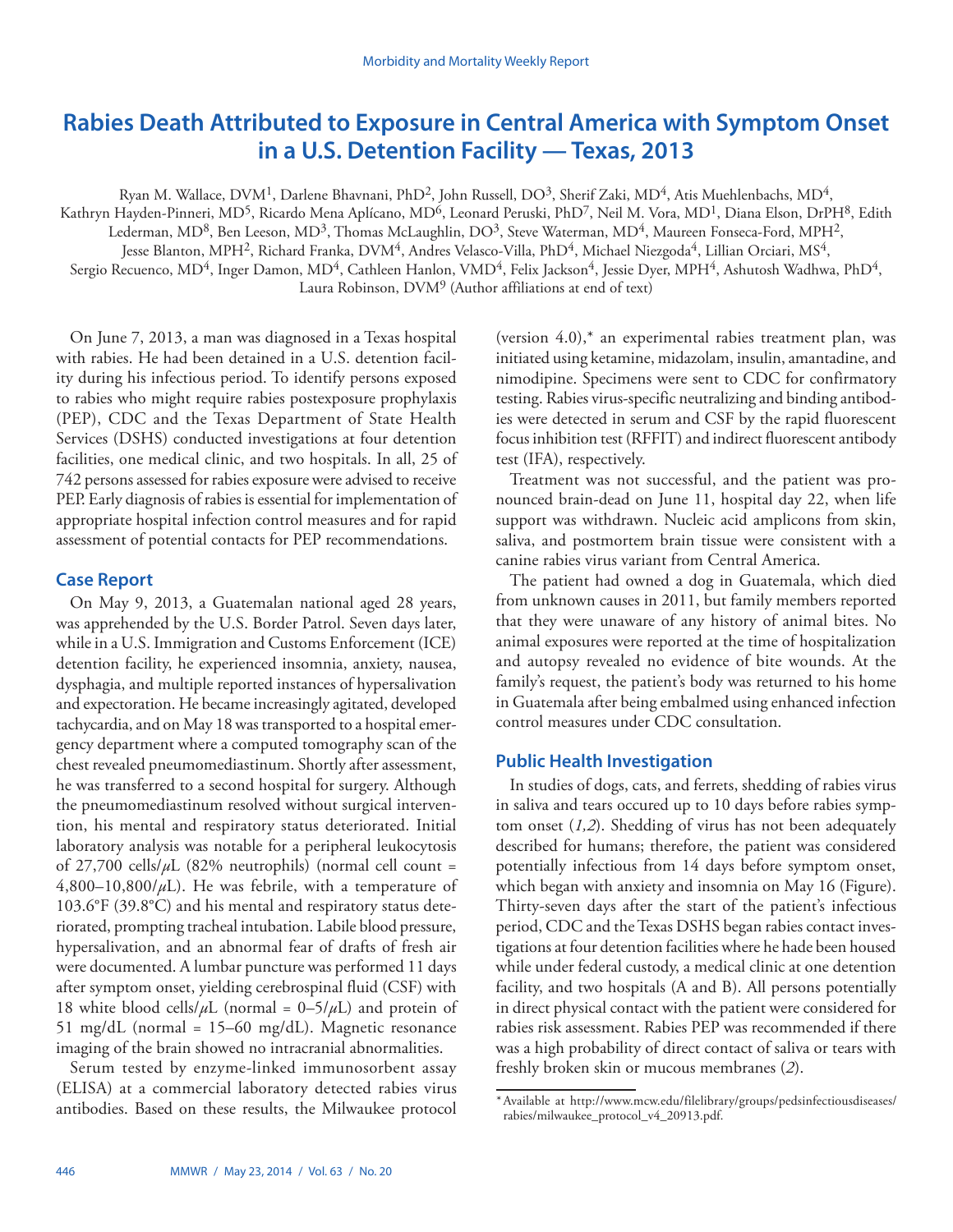

**FIGURE. Timeline of rabies patient's activities, by day of infectious period — Central America and Texas, 2013**

The patient was presumed to be in Mexico for the first 7 days of the potential infectious period. On day 8 he was apprehended while illegally entering the United States. During days 8–16 he was held at four detention facilities. The facilities hold males aged ≥18 years separate from juveniles and women. To accommodate routine disinfection of cells and cell capacity limitations, detainees are moved periodically. Records of detainee movements within a facility were not available; therefore, the patient had the opportunity to be housed with any adult male who was in the facility during the same time. On days 15 and 16 of his infectious period, the patient had multiple visits to a detention facility medical clinic. On day 16, the patient was transferred to hospital A and immediately referred to hospital B, where he received care until his death.

ICE records were used to construct a timeline for the period in which the patient was in the detention facilities. This timeline was then used to identify detainees and detention staff members who were in the facility with the patient. Age, sex, cumulative time with the patient, and facility-specific risk factors were used to develop a unique risk scoring system to prioritize rabies contact investigation activities. Risk scores for females and juveniles were zero, because they were not detained with the patient. Detainee contacts entering or exiting a facility with the patient received a risk score of 1 for each such event. Detainee contacts held in specific facilities where food and drink were likely to have been shared received a risk score of 2. Detainee contacts held in facilities when the patient

was symptomatic received a risk score of 3. Detainees held in multiple facilities with the patient received higher cumulative risk scores.

The investigation identified 549 detainees with concordant detention timelines as the patient; 378 were adult males. A cumulative risk score of three or greater was the threshold for conducting a rabies risk assessment. Of the 68 detainees identified for risk assessment, 17 were still in ICE custody and were assessed by local or state health departments; one was recommended for PEP. The 51 remaining detainee contacts had since returned to one of four Latin American countries. The Pan-American Health Organization (PAHO) assisted in the notification process through the International Health Regulations.† The Ministry of Health in Guatemala, the patient's country of origin, located 17 of 26 contacts; 13 were recommended for PEP. Officials from country B acknowledged receipt of the names of the 13 contacts recommended for risk assessment but declined to provide information on how investigations were conducted. Health officials from country C informed PAHO that they do not conduct contact investigations for prevention of human-to-human rabies transmission. The ministry of health for country D located all three contacts that were recommended for risk assessment; one was recommended for PEP (Table).

<sup>†</sup>Additional information available at [http://www.who.int/topics/international\\_](http://www.who.int/topics/international_health_regulations/en) [health\\_regulations/en](http://www.who.int/topics/international_health_regulations/en).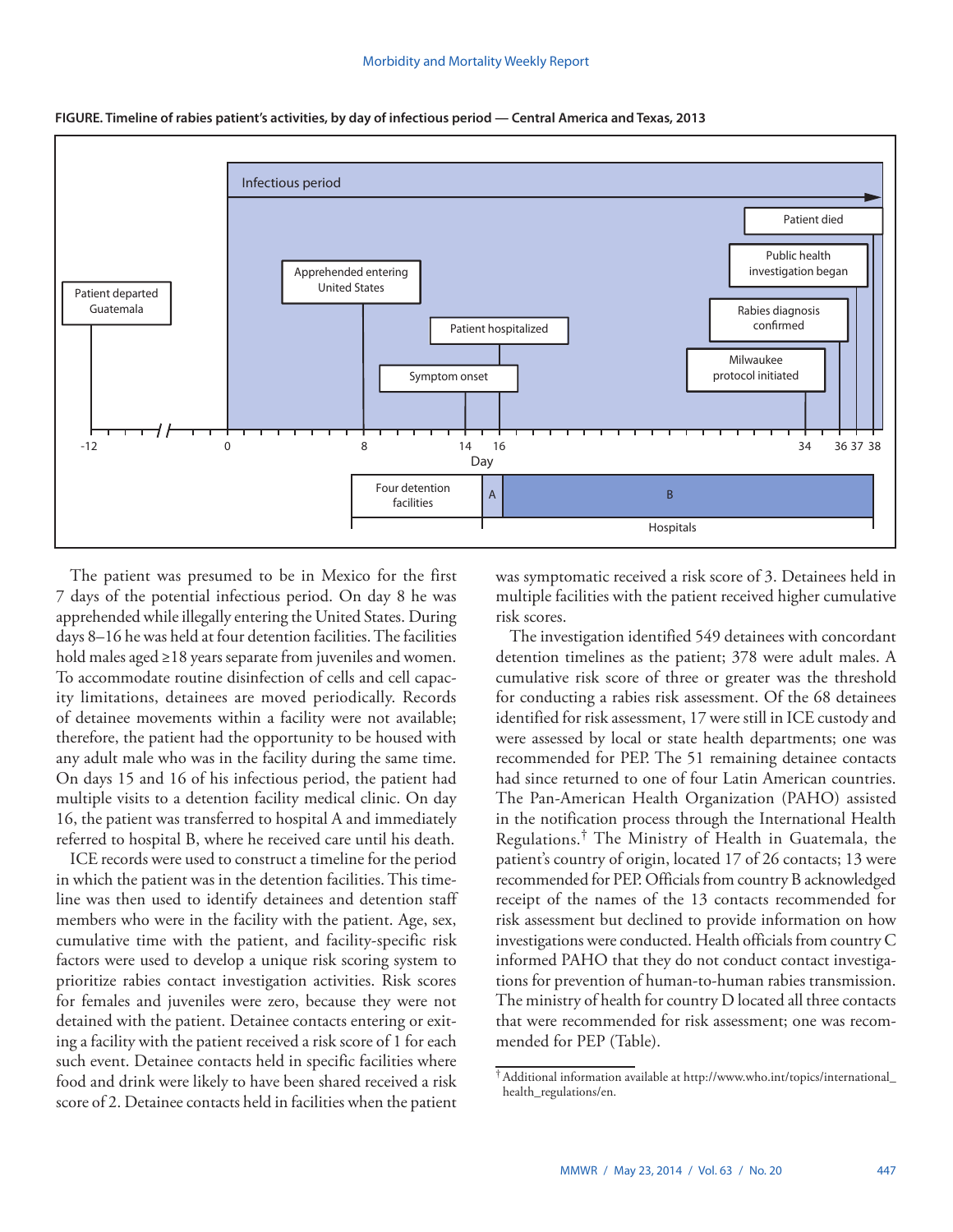|                                                 | Potentially | <b>Recommended for</b><br>rabies risk assessment | Risk assessments completed |       | PEP recommended |            |
|-------------------------------------------------|-------------|--------------------------------------------------|----------------------------|-------|-----------------|------------|
| <b>Classification/Location</b>                  | exposed     |                                                  | No.                        | (%)   | No.             | (%)        |
| <b>Detainees</b>                                | 378         | 68                                               | 37                         | (54)  | 15              | (41)       |
| U.S. custody                                    | 91          | 17                                               | 17                         | (100) |                 | (6)        |
| Guatemala                                       | 98          | 26                                               | 17                         | (65)  | 13              | (76)       |
| Country B                                       | 120         | 13                                               | —*                         |       | —*              |            |
| Country C                                       | 56          | 4                                                | —*                         |       | —*              |            |
| Country D                                       |             |                                                  |                            | (100) |                 | (33)       |
| <b>United States</b>                            |             |                                                  |                            |       |                 |            |
| Enforcement officers and contract staff members | $320^{+}$   | $320^{+}$                                        | 185                        | (58)  |                 | (2)        |
| <b>Medical staff members</b>                    | 44          | 44                                               | 38                         | (86)  |                 | $(13)^{5}$ |
| <b>Total</b>                                    | 742         | 432                                              | 260                        | (60)  | 25              | (10)       |

**TABLE. Rabies risk assessments and postexposure prophylaxis (PEP) recommendations associated with exposure to a patient with rabies in detention and medical facilities — Central America and Texas, 2013**

\* Country did not provide information on its activities in response to this event.

† Number of potentially exposed and assessment recommendations based on work shift listings; numbers are based on known or suspected contact with the index patient. § Five medical staff members were recommended for PEP. Two additional staff members received PEP at their own request, despite no evidence of a rabies exposure.

Texas DSHS and local health department staff members interviewed 185 law enforcement officers and contract staff members. Officers reported a physical altercation during the patient's arrest. At the time of risk assessment (35 days after exposure), the officers could not recall if saliva from the patient made contact with open wounds or mucous membranes. PEP was recommended for the three officers involved in the patient's apprehension. No other officers or contractors were recommended PEP.

Forty-four health-care workers from the detention facility medical unit and hospitals A and B were assessed for rabies virus exposures. Five healthcare workers received PEP because of potential exposure to saliva and tears during medical procedures. Two others received PEP at their own request.

#### **Discussion**

Each year, approximately 55,000 persons worldwide die from rabies, a progressive encephalitic disease with a near 100% mortality rate. More than 98% of human rabies deaths are the result of transmission from the bite of a rabid dog, and nearly half of the world's population currently live in countries in which canine rabies is endemic. In the United States, only 34 human rabies cases were reported during 2003–2013, of which 10 (29%) were attributed to rabid animal exposures abroad.

This investigation describes the first reported case of a person in federal custody while potentially infectious with rabies. Screening by ELISA detected rabies virus-specific binding antibodies for this patient, despite it not being a recommended assay for human rabies diagnosis (*3*). In the United States, antemortem rabies testing requires four specimens (serum, CSF, nuchal skin biopsy, and saliva), with serum and CSF tested by IFA and RFFIT. All persons potentially exposed to rabies virus should receive an individual risk assessment to determine if PEP is indicated. However, for rabies contact investigations occurring in large communal settings or multinational in scope, this might not be possible. In these circumstances, consultation with public health authorities regarding alternative options for risk assessment should be undertaken. To facilitate the contact investigation and prevent human-to-human rabies virus transmission, a unique risk scoring system was used for the first time to prioritize persons at highest risk for exposure in this specific instance.

Theoretically, human-to-human transmission can occur through exposure of mucous membranes or open wounds with saliva, tears, or nervous tissue from the infected patient. Detention facilities have increased potential for rabies virus exposures through close contact during confinement, as might have occurred when this patient began hypersalivating and expectorating in his cell (*4*). As a result of these circumstances, 15 of 37 (41%) detainees received PEP. In comparison, only three of 185 (2%) detention facility staff members and five of 44 (13%) medical staff members received PEP based on public health recommendations. Although human-to-human transmission of rabies is rare, the detention setting provides extensive opportunities for exposure.

Cremation is recommended for patients who have died from rabies. If cremation is not desired, the body should be permanently sealed in a closed casket without embalming. If the body must be prepared for public viewing, it should be embalmed using formalin with a concentration ≥2%, which has been shown to inactivate other enveloped RNA viruses (*5,6*). Although there is no evidence for aerosolization of rabies virus during routine embalming procedures, manipulation of the body and methods that use embalming fluids under pressure could potentially release infectious materials, particularly if organs and other tissues were removed during autopsy. The embalmer should use an N95 respirator, face shield, and puncture-resistant gloves in addition to standard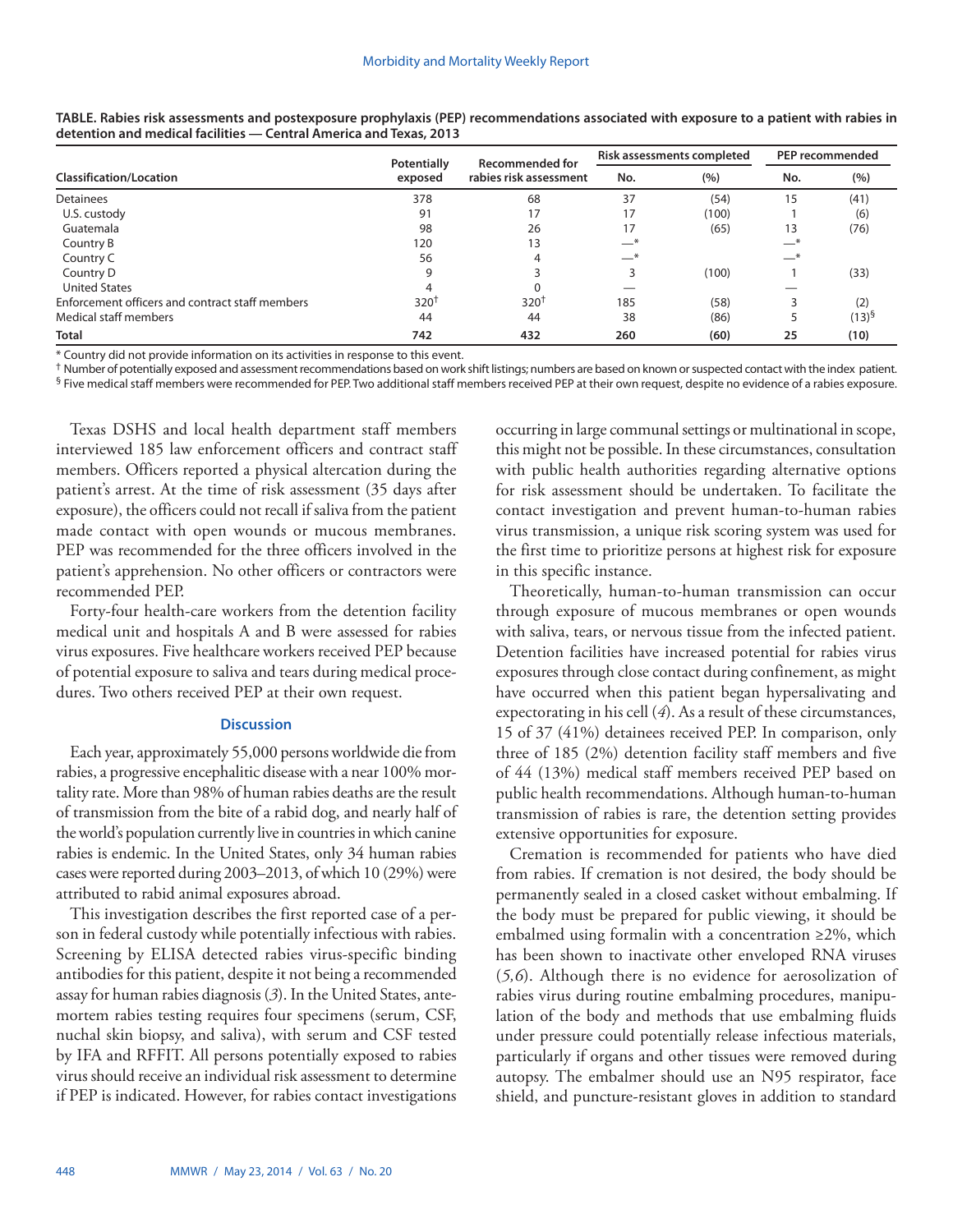#### What is already known on this topic?

Each year approximately 55,000 persons worldwide die from rabies, a progressive encephalitic disease with a near 100% mortality rate. More than 98% of human rabies deaths are the result of transmission from the bite of a rabid dog. Nearly half of the world's population currently lives in countries in which canine rabies is endemic. In the United States, only 34 human rabies cases were reported during 2003–2013, of which 10 (29%) were attributed to rabid animal exposures abroad.

#### What is added by this report?

In June 2013, a Guatemalan national aged 28 years was the first person known to have developed symptoms of rabies while in a United States detention facility. He developed insomnia, anxiety, nausea, dysphagia, and hypersalivation while detained. After hospitalization, his mental and respiratory status deteriorated, and 24 days after hospitalization he was declared brain dead. No animal exposures were reported, but phylogenetic analysis determined that the virus variant was associated with a canine variant found in Latin America. Of 742 detainee, enforcement officer, and medical contacts, 25 were recommended for and received postexposure prophylaxis.

## What are the implications for public health practice?

Detention facility settings provide extensive opportunities for disease transmission, including rabies, and a complex network of potential disease contacts. Law enforcement and public health officials, when working cohesively, can quickly identify potentially exposed persons and provide life-saving medical recommendations. A diagnosis of rabies should be considered in patients hospitalized with unexplained acute progressive encephalitis, especially when the patient comes from a region with endemic rabies or has a known history of animal exposure.

infection control measures. Before dressing, the body should be disinfected with a 10% solution of sodium hypochlorite or equivalent disinfectant (*7*). Family members of rabies patients should avoid contact with the deceased body.

Ministries of health responses to the International Health Regulations notification of potential human-to-human rabies transmission varied. Several countries attempted to locate all persons recommended for risk assessment; however, one country chose not to conduct an investigation and another did not provide details on how it responded. The outcome of these differing responses resulted in a low (54%) completion rate of confirmed rabies risk assessment among detainees. Human-to-human transmission of rabies is rare, and as such, public health programs must consider the costs and benefits

of large-scale investigations. In countries where public health infrastructure can efficiently locate and treat contacts of rabies patients, this vaccine-preventable, fatal disease is usually thoroughly investigated. Development of streamlined approaches to human rabies contact investigations can enhance public health infrastructure and support best practices for use of public health and vaccine resources even in resource-limited countries.

#### **Acknowledgments**

Pan-American Health Organization. Tom Sidwa, DVM, Linda Gaul, Lisa Cornelius, Nicole Evert, James Merton, Texas Department of State Health Services. Janey Roblez, Linda Simmons, Corpus Christi-Nueces County Public Health District. Roman Abeyta, Omar Fritzler, Cameron County Department of Health and Human Services, Lauren Garcia, Maira Barrera, Hidalgo County Health and Human Services Department. Robert Paez, Christopher Ott, Customs and Border Patrol. Angelica Galindo-Sanchez, US Public Health Service. Rachel Joseph, MD, Clare Dykewicz, MD, Francisco Alvarado-Ramy, MD, Denise Borntrager, MD, Katrin Kohl, MD, Division of Global Migration and Quarantine, National Center for Emerging and Zoonotic Infectious Diseases, CDC.

#### **References**

- 1. Niezgoda M, Briggs DJ, Shaddock J, Rupprecht CE. Viral excretion in domestic ferrets (*Mustela putorius furo*) inoculated with a raccoon rabies isolate. Am J Vet Res 1998;59:1629–32.
- 2. CDC Human rabies prevention—United States, 2008: recommendations of the Advisory Committee on Immunization Practices. MMWR 2008;57(No. RR-3).
- 3. Bahloul C, Taieb D, Kaabi B, et al. Comparative evaluation of specific ELISA and RFFIT antibody assays in the assessment of dog immunity against rabies. Epidemiol Infect 2005;133:749–57.
- 4. Hammett, TM. Making the case for health interventions in correctional facilities. J Urban Health 2001;78:236–40.
- 5. Greene CE. Infectious diseases of the dog and cat. 4th ed. St. Louis, MO: Elsevier/Saunders; 2012.
- 6. WatanabeY, Miyata H, Sato H. Inactivation of laboratory animal RNAviruses by physicochemical treatment. Jikken Dobutsu 1989;38:305–11.
- 7. CDC. Human rabies—Kentucky/Indiana, 2009. MMWR 2010;59:393–6.

<sup>&</sup>lt;sup>1</sup>EIS officer, CDC; <sup>2</sup>Division of Global Migration and Quarantine, National Center for Emerging and Zoonotic Infectious Diseases, CDC; <sup>3</sup>Texas A&M Health Science Center, Christus Spohn Hospital, Corpus Christi, Texas; 4Division of High-Consequence Pathogens and Pathology, National Center for Emerging and Zoonotic Infectious Diseases, CDC;<sup>5</sup>Harris County Medical Examiner's Office, Texas; 6Guatemala Ministry of Health; 7Division of Global Health Protection, Center for Global Health, CDC; <sup>8</sup>Public Health, Safety, and Preparedness Unit, Immigrations and Customs Enforcement; <sup>9</sup>Texas Department of State Health Services (Corresponding author: Ryan M. Wallace, [euk5@cdc.gov,](mailto:euk5@cdc.gov) 404-639-2018)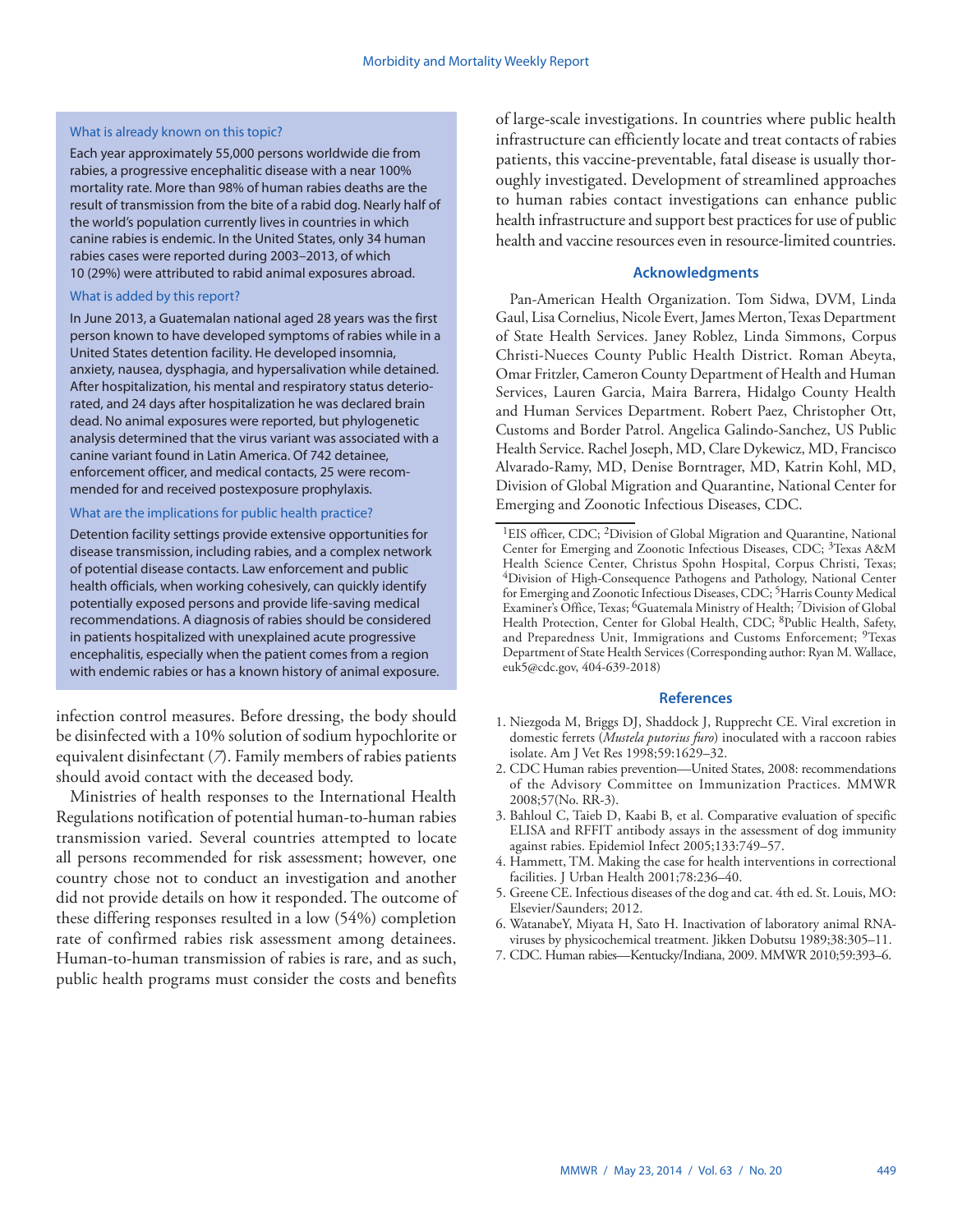# <span id="page-9-0"></span>*Coccidioides immitis* **Identified in Soil Outside of Its Known Range — Washington, 2013**

Nicola Marsden-Haug, MPH<sup>1</sup>, Heather Hill<sup>2</sup>, Anastasia P. Litvintseva, PhD<sup>3</sup>, David M. Engelthaler, MS<sup>4</sup>, Elizabeth M. Driebe, MS<sup>4</sup>, Chandler C. Roe, MS<sup>4</sup>, Cindy Ralston<sup>2</sup>, Steven Hurst, MS<sup>3</sup>, Marcia Goldoft, MD<sup>1</sup>, Lalitha Gade, MPharm<sup>3</sup>, Ron Wohrle, DVM<sup>1</sup>, George R. Thompson III, MD<sup>5</sup>, Mary E. Brandt, PhD<sup>3</sup>, Tom Chiller, MD<sup>3</sup> (Author affiliations at end of text)

Coccidioidomycosis ("valley fever") is caused by inhaling spores of the soil-dwelling fungi *Coccidioides immitis* or *Coccidioides posadasii*. Most infections are subclinical. When clinical manifestations do occur (typically 1–4 weeks after exposure), they are similar to those associated with influenza or community-acquired pneumonia. Disseminated disease is rare. Residual pulmonary nodules can lead to chronic lung disease. Fluconazole or other triazoles often are used for treatment, but mild cases often resolve without specific therapy. A total of 17,802 cases were reported in the United States in 2012.

Coccidioidomycosis is endemic to the hot, arid regions of the southwestern United States and Central and South America; Washington state is far north of its recognized range. However, three acute coccidioidomycosis cases among residents of south central Washington reported during 2010–2011 were suspicious for local acquisition; none of the three patients had traveled within 22 months of illness onset to an area where coccidioidomycosis is known to be endemic (*1*).

In November 2010, during the investigation of the Washington cases, soil was collected from two locations in Benton County, Washington. Although no reliable test for identifying *Coccidioides* in soil existed at that time, environmental testing methods were being studied by CDC and its partners. Sampling sites on public lands were identified by interviewing two patients; one site was a dirt track used for all-terrain vehicle riding and the other was near a residential complex. Soil samples were obtained from locations where patients described falling or playing in the dirt and from nearby rodent burrows and snake holes.

Soil samples were refrigerated at the Washington State Public Health Laboratories until August 2013, when they were sent to CDC's Mycotic Diseases Laboratory. A novel real-time polymerase chain reaction assay developed by the Translational Genomics Research Institute was used to detect *Coccidioides* DNA in six of 22 soil samples. Viable *C. immitis* was isolated from four of the six soil samples using a modified yeast extract medium. Sequencing of rDNA and three other genes confirmed the isolates as *C. immitis*. The environmental isolate genotypes were identical to a clinical isolate from one patient by whole genome sequencing. This is new direct evidence that the infections were acquired in Washington and that *C. immitis* exists in this environment clearly outside the recognized endemic area.

Health-care providers should be aware that *C. immitis* is present in south central Washington, and should consider the diagnosis in patients with clinically compatible illness who reside or have traveled in this area. Furthermore, health-care providers in surrounding regional areas should consider testing for coccidioidomycosis if clinically warranted and exposures like those described exist. Similarly, veterinarians should be aware of the possibility of *Coccidioides* infection outside its recognized range. Further work to understand the geographic range of this disease is underway. Coccidioidomycosis is a nationally notifiable disease; reporting to public health authorities helps describe the occurrence of cases in new areas.

## **Reference**

1. Marsden-Haug N, Goldoft M, Ralston C, et al. Coccidioidomycosis acquired in Washington state. Clin Infect Dis 2013;56:847–50.

<sup>1</sup>Washington State Department of Health; 2Benton-Franklin Health District, Kennewick, Washington; 3Division of Foodborne, Waterborne, and Environmental Diseases, National Center for Emerging and Zoonotic Infectious Diseases, CDC; 4Translational Genomics Research Institute, Flagstaff, Arizona; 5Coccidioidomycosis Serology Laboratory, University of California–Davis (Corresponding author: Nicola Marsden-Haug, [nicola.marsden-haug@doh.wa.gov,](mailto:nicola.marsden-haug@doh.wa.gov) 206-418-5429)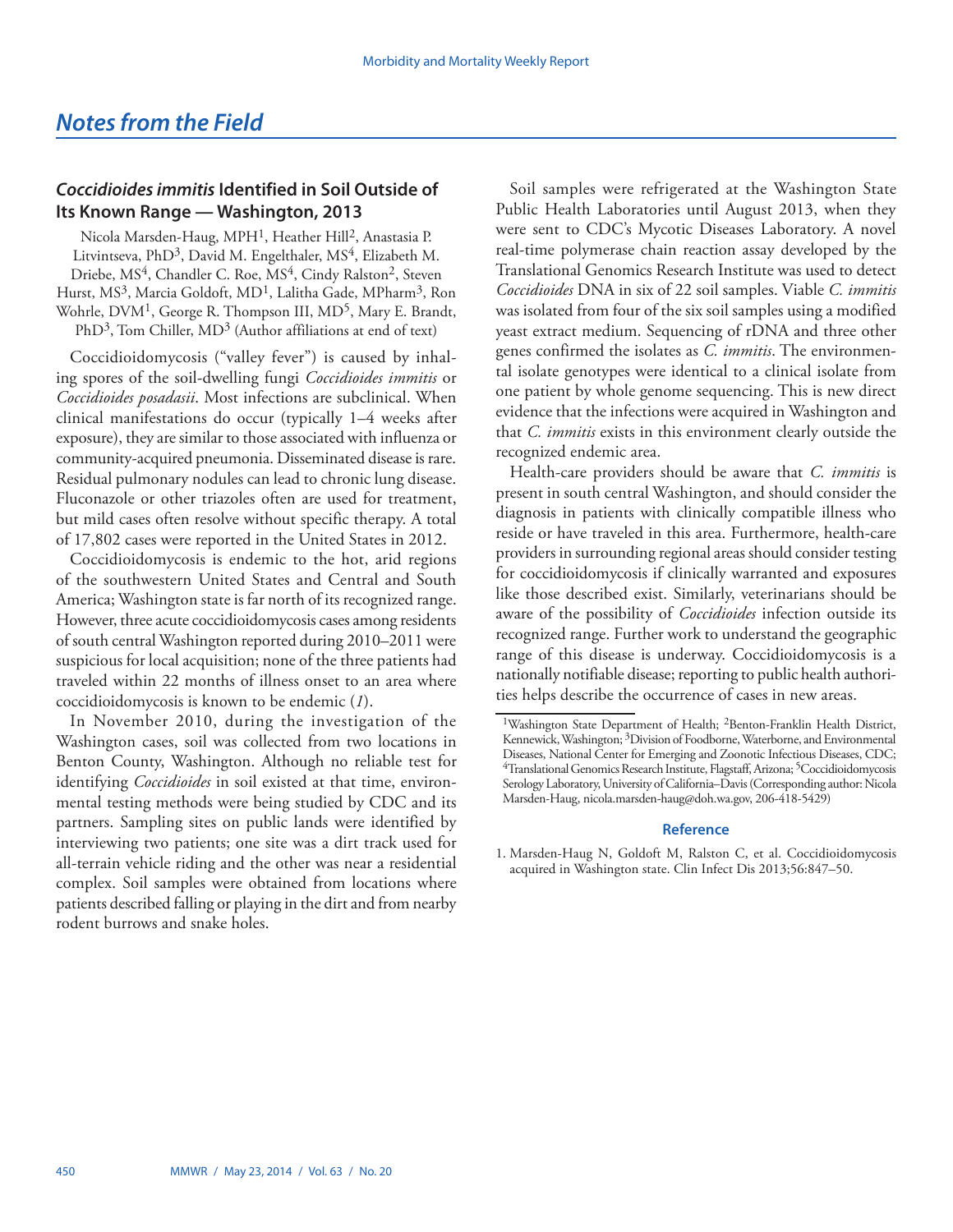# <span id="page-10-0"></span>**Trichinellosis Caused by Consumption of Wild Boar Meat — Illinois, 2013**

Yoran Grant Greene, PhD<sup>1,2</sup>, Thomas Padovani<sup>3</sup>, Jo Ann Rudroff<sup>4</sup>, Rebecca Hall, MPH<sup>5</sup>, Connie Austin, DVM, PhD<sup>2</sup>, Michael Vernon, DrPH2 (Author affiliations at end of text)

On March 6, 2013, the Cook County Department of Public Health (Chicago, Illinois) contacted the Illinois Department of Public Health regarding a diagnosis of trichinellosis in a patient who had consumed wild boar and deer meat obtained by hunting at a Missouri ranch January 16–18. Trichinellosis is a parasitic infection caused by consumption of undercooked infected meat, most commonly from carnivorous or omnivorous animals (*1*).

The Cook County and Illinois health departments and the Missouri Department of Health and Senior Services queried the Illinois and Missouri electronic reportable disease registries and interviewed patients to identify additional cases and describe patients' clinical characteristics. CDC performed immunoglobulin G enzyme-linked immunosorbent assay testing of patient serum and microscopically examined the meat for evidence of *Trichinella* larvae.

Patient interviews revealed that the index patient had ground the wild boar and deer meat into sausage and served it to three family members who had participated in the hunt. The sausage was shared with a friend and the friend's four family members, none of whom had participated in the hunt. A case was defined as illness in a person who consumed the implicated meat and had positive serology or myalgias. Nine cases were identified. All nine persons had consumed the implicated sausage during January 20–February 16 and experienced illness compatible with trichinellosis during February 13–March 4; three of six tested had a positive serologic test for antibodies specific to *Trichinella* within 7 days of symptom onset. No one else consumed the sausage, and no additional cases were identified from electronic disease registries.

Among the nine cases, five occurred among men (median age  $= 35$  years; range  $= 20 - 54$  years), and the median incubation period was 16 days (range  $= 4-24$  days). All patients reported myalgias, eight had periorbital edema, and seven had both fever and eosinophilia. *Trichinella spiralis* larvae were identified microscopically in the sausage but not in the deer meat, indicating that the boar meat was the likely source. All patients were treated solely with albendazole and recovered without complications.

Trichinellosis cases remain infrequent in the United States because of state and federal laws preventing feeding of uncooked swill to commercial swine and public awareness of the danger of eating raw or undercooked game meat. The Missouri Department of Health and Senior Services provided additional education to employees of the ranch about the risk for *Trichinella* ingestion and the need to inform hunting patrons. The Illinois Department of Public Health recommends posting advisories at hunting ranches that inform hunters of the importance of cooking game meat to the cooking temperature of 71°C (160°F) recommended by the U.S. Department of Agriculture and CDC before consuming it (*2*).

#### **References**

- 1. CDC. Parasites: trichinellosis (also known as trichinosis). Trichinellosis FAQs. Atlanta, GA: US Department of Health and Human Services, CDC; 2012. Available at [http://www.cdc.gov/parasites/trichinellosis/](http://www.cdc.gov/parasites/trichinellosis/gen_info/faqs.html) [gen\\_info/faqs.html.](http://www.cdc.gov/parasites/trichinellosis/gen_info/faqs.html)
- 2. CDC. Parasites: trichinellosis (also known as trichinosis). Prevention and control. Atlanta, GA: US Department of Health and Human Services, CDC; 2013. Available at [http://www.cdc.gov/parasites/trichinellosis/](http://www.cdc.gov/parasites/trichinellosis/prevent.html) [prevent.html](http://www.cdc.gov/parasites/trichinellosis/prevent.html).

<sup>&</sup>lt;sup>1</sup>EIS officer, CDC; <sup>2</sup>Illinois Department of Public Health; <sup>3</sup>Cook County Department of Public Health, Chicago, Illinois; 4Missouri Department of Health and Senior Services; 5Division of Parasitic and Malarial Diseases, Center for Global Health, CDC (Corresponding author: Yoran Grant Greene, [exu4@cdc.gov,](mailto:exu4@cdc.gov) 404-952-5543)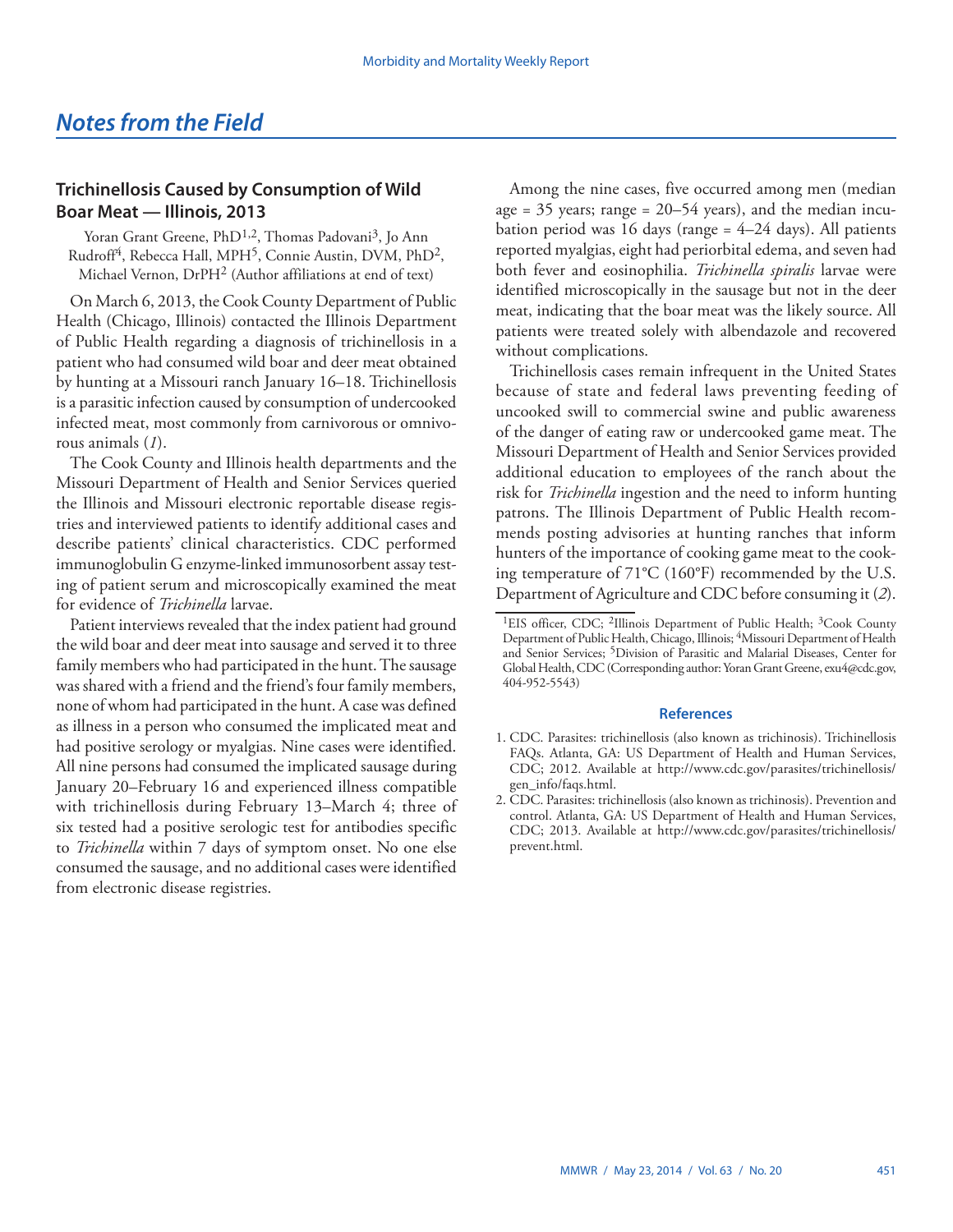# <span id="page-11-0"></span>*Announcement*

# **Recommendations Regarding Skin Cancer Prevention from the Community Preventive Services Task Force**

The Community Preventive Services Task Force has posted new information online regarding prevention of skin cancer. Recommendations are offered regarding interventions for child care centers, primary and middle schools, high schools and colleges, outdoor occupational or recreational and tourism settings, and mass media and multicomponent communitywide campaigns. Summaries and links to the individual recommendations are available at [http://www.thecommunityguide.org/cancer/skin/](http://www.thecommunityguide.org/cancer/skin/education-policy/index.html) [education-policy/index.html](http://www.thecommunityguide.org/cancer/skin/education-policy/index.html) and [http://www.thecommunityguide.](http://www.thecommunityguide.org/cancer/skin/community-wide/index.html) [org/cancer/skin/community-wide/index.html.](http://www.thecommunityguide.org/cancer/skin/community-wide/index.html)

Established in 1996 by the U.S. Department of Health and Human Services, the task force is an independent, nonfederal, uncompensated panel of public health and prevention experts whose members are appointed by the Director of CDC. The task force provides information for a wide range of decision makers on programs, services, and policies aimed at improving population health. Although CDC provides administrative, research, and technical support for the task force, the recommendations developed are those of the task force and do not undergo review or approval by CDC.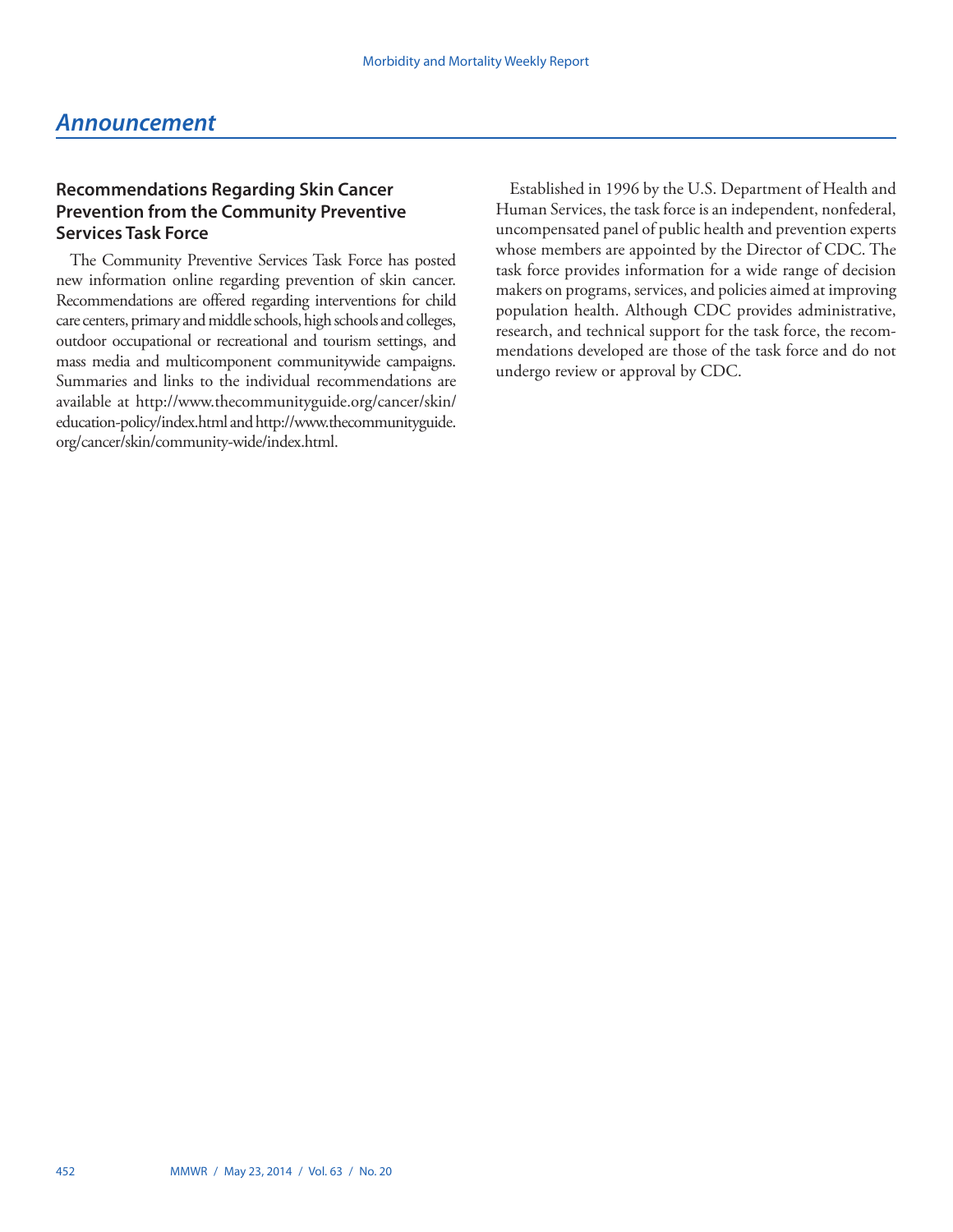## FROM THE NATIONAL CENTER FOR HEALTH STATISTICS

# <span id="page-12-0"></span>**Percentage of Infants Born Late Preterm,\* by Mother's State of Residence — National Vital Statistics System, United States, 2012**



\* Defined as a gestational age (interval between the date of the mother's last normal menses and the date of birth) of 34–36 completed weeks. Late preterm births accounted for 70% of all preterm births in 2012 and are considered to be at less risk than births at <34 weeks (early preterm) but at greater risk for birth complications and subsequent health or medical problems than full-term births.

In 2012, 8.1% of births in the United States were late preterm births. The percentage of births that were late preterm varied by state and ranged from 6.2% in Vermont to 12.0% in Mississippi.

**Sources:** Martin JA, Hamilton BE, Osterman, MJK, Curtin SC, Mathews T. Births: final data for 2012. Natl Vital Stat Rep 2013;62(9). Available at [http://www.cdc.gov/nchs/data/nvsr/nvsr62/nvsr62\\_09.pdf.](http://www.cdc.gov/nchs/data/nvsr/nvsr62/nvsr62_09.pdf)

US Department of Health and Human Services. Health indicators warehouse. Hyattsville, MD: US Department of Health and Human Services; 2013. Available at [http://www.healthindicators.gov.](http://www.healthindicators.gov)

**Reported by:** Kate M. Brett, PhD, [kbrett@cdc.gov](mailto:kbrett@cdc.gov), 301-458-4113; Li-Hui Chen, PhD.